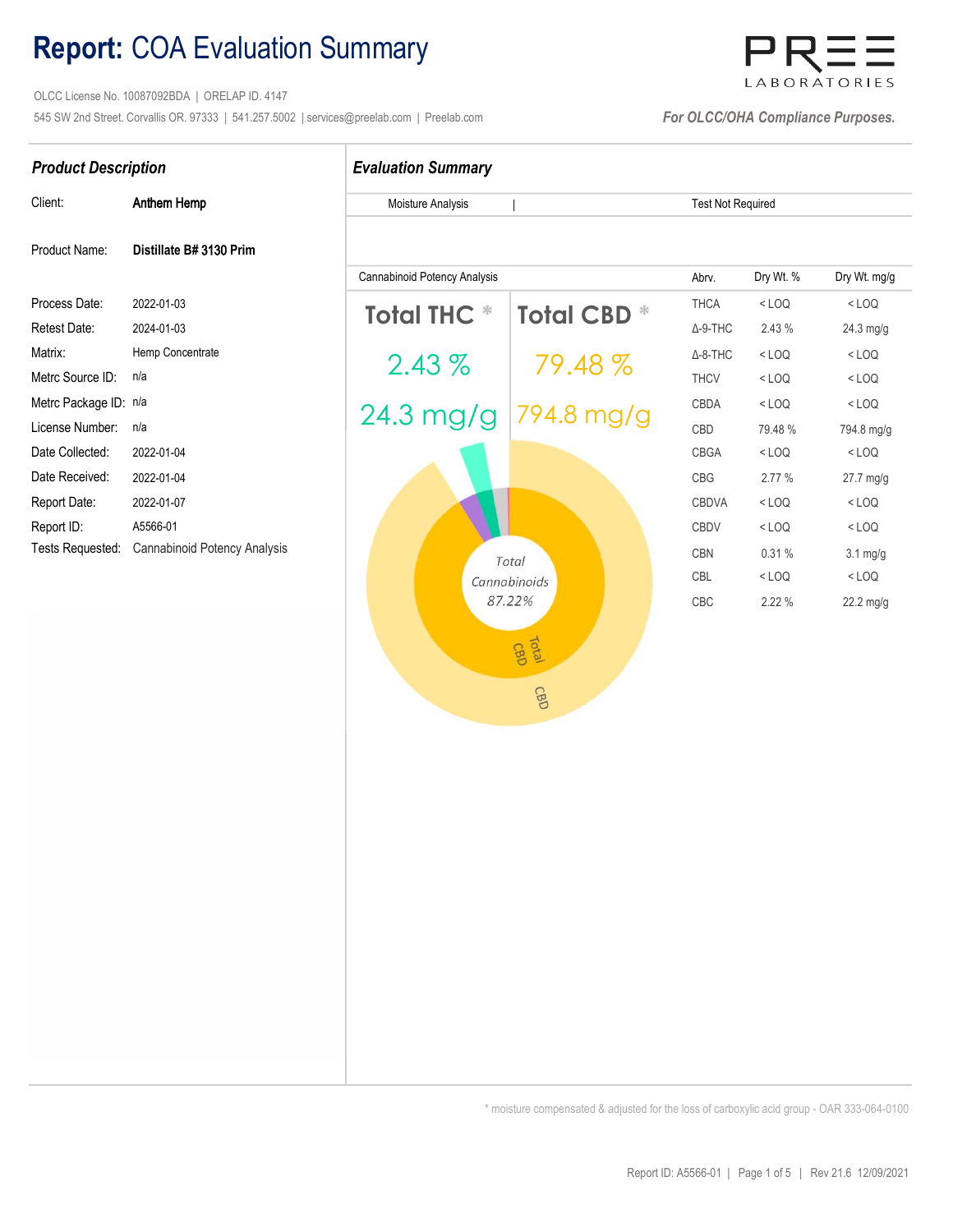# Report: Case Narrative

 OLCC License No. 10087092BDA | ORELAP ID. 4147 545 SW 2nd Street. Corvallis OR. 97333 | 541.257.5002 | services@preelab.com | Preelab.com | For CLCC/OHA Compliance Purposes.



This certificate of analysis is prepared for…

## Anthem Hemp 18253 Gothard St. Huntington Beach, CA 92648

This report presents the analytical findings for the sample collected on 2022-01-04 by Skyler Smith using sampling plan A5566 and received by PREE Laboratory on 2022-01-04. The sample was assigned a laboratory ID of A5566-01. The results in this report only apply to sample A5566-01.

This report shall not be reproduced, except in full, without written consent of PREE Laboratory. Report alterations by any other entity beside PREE Laboratory are not allowed. If alterations are made to the original report after the initial release, they will be noted on the case narrative below.

The testing methods used are of sufficient sensitivity to meet the compliance criteria set in OAR 333-007. However, it is the responsibility of the client to utilize the data to comply with standards set in OAR 333-007.

All analyses were performed in accordance with PREE Laboratory's NELAP/TNI approved quality control system and all quality control data was within the laboratory's predefined acceptance criteria unless otherwise noted in the case narrative of this report. General comments are also recorded below.

#### Notes:

The Oregon Department of Agriculture requires hemp products to not contain more than 0.35% total THC, per OAR 603- 048. Solvents and Pesticides Analysis Subcontracted

Tempi / Soulin

Sardar, Tamzid M. | Laboratory Director Corvallis, Oregon



 If you have any questions regarding the information in this report, please feel free to call 541-257-5002 or email PREE at services@preelab.com.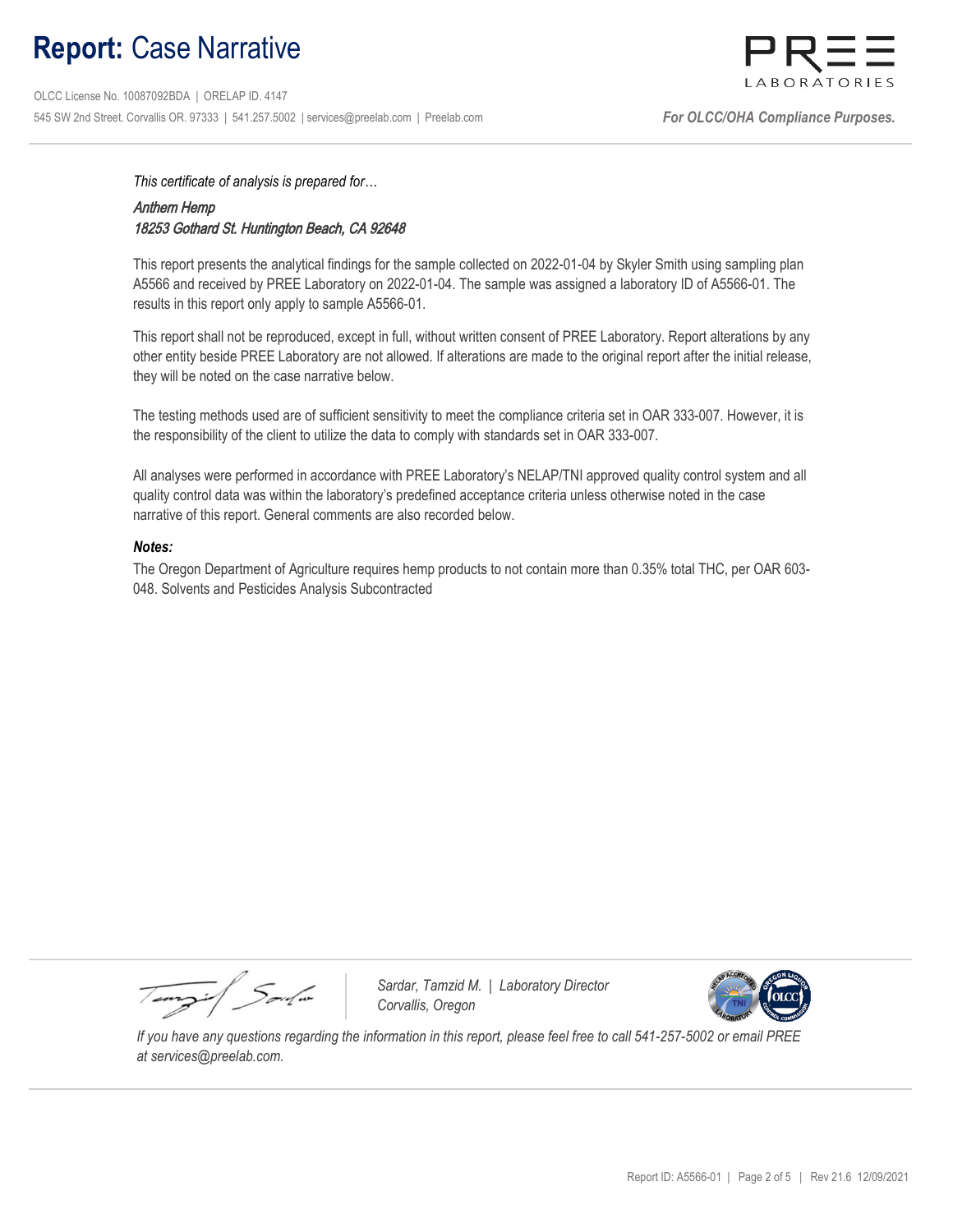# Report: Evaluation Detail

 OLCC License No. 10087092BDA | ORELAP ID. 4147 545 SW 2nd Street. Corvallis OR. 97333 | 541.257.5002 | services@preelab.com | Preelab.com | **For OLCC/OHA Compliance Purposes.** 



| <b>Moisture Analysis</b> |                                                                                                                                                  | <b>Evaluation Detail</b>     |                                       |                 |                    |                   |                          |  |  |
|--------------------------|--------------------------------------------------------------------------------------------------------------------------------------------------|------------------------------|---------------------------------------|-----------------|--------------------|-------------------|--------------------------|--|--|
|                          |                                                                                                                                                  | Moisture Analysis            | <b>Test Not</b><br>Requested/Required |                 |                    |                   |                          |  |  |
|                          |                                                                                                                                                  |                              |                                       |                 |                    |                   |                          |  |  |
|                          | <b>Cannabinoid Potency Analysis</b>                                                                                                              | <b>Evaluation Detail</b>     |                                       |                 |                    |                   |                          |  |  |
| Product Name:            | Distillate B# 3130 Prim                                                                                                                          | Cannabinoid Potency Analysis | Compound                              | Abrv.           | Dry Wt.<br>$(\% )$ | Dry Wt.<br>(mg/g) | $\mathsf{RL}$<br>$(\% )$ |  |  |
| Analysis Date:           | 2022-01-04                                                                                                                                       | Total THC*                   | Tetrahydro-cannabinolic acid          | <b>THCA</b>     | $<$ LOQ            | $<$ LOQ           | 0.2%                     |  |  |
| Testing Batch ID:        | POM220105B                                                                                                                                       | 2.43%                        | Delta9 Tetrahydro-cannabinol          | $\Delta$ -9-THC | 2.43 %             | 24.3              | $0.2 \%$                 |  |  |
|                          |                                                                                                                                                  | 24.3 mg/g                    | Delta8 Tetrahydro-cannabinol          | $\Delta$ -8-THC | $<$ LOQ            | $<$ LOQ           | $0.2 \%$                 |  |  |
| <b>Testing Method:</b>   | LSOP #303 Cannabinoid Quantification                                                                                                             |                              | Tetrahydrocannabivarin                | <b>THCV</b>     | $<$ LOQ            | $<$ LOQ           | $0.2 \%$                 |  |  |
|                          |                                                                                                                                                  | Total CBD*                   | Cannabidiolic acid                    | CBDA            | $<$ LOQ            | $<$ LOQ           | 0.2%                     |  |  |
|                          |                                                                                                                                                  | 79.48 %                      | Cannabidiol                           | CBD             | 79.48 %            | 794.8             | $0.2 \%$                 |  |  |
|                          |                                                                                                                                                  | 794.8 mg/g                   | Cannabigerolic acid                   | CBGA            | $<$ LOQ            | $<$ LOQ           | $0.2 \%$                 |  |  |
|                          |                                                                                                                                                  |                              | Cannabigerol                          | CBG             | 2.77 %             | 27.7              | 0.2%                     |  |  |
|                          |                                                                                                                                                  |                              | Cannabidivarinic acid                 | CBDVA           | $<$ LOQ            | $<$ LOQ           | 0.2%                     |  |  |
|                          |                                                                                                                                                  |                              | Cannabidivarin                        | CBDV            | $<$ LOQ            | $<$ LOQ           | $0.2 \%$                 |  |  |
|                          |                                                                                                                                                  |                              | Cannabinol                            | CBN             | 0.31%              | 3.1               | $0.2 \%$                 |  |  |
|                          |                                                                                                                                                  |                              | Cannabicyclol                         | CBL             | $<$ LOQ            | $<$ LOQ           | $0.2 \%$                 |  |  |
|                          |                                                                                                                                                  |                              | Cannabichromene                       | CBC             | 2.22 %             | 22.2              | 0.2%                     |  |  |
|                          | Note: Accreditation for Δ-8-THC, THCV, CBGA, CBG, CBDVA, CBDV, CBL,<br>CBC, CBN is not offered by ORELAP and therefore are not accredited tests. |                              |                                       |                 |                    |                   |                          |  |  |

\* moisture compensated & adjusted for the loss of carboxylic acid group - OAR 333-064-0100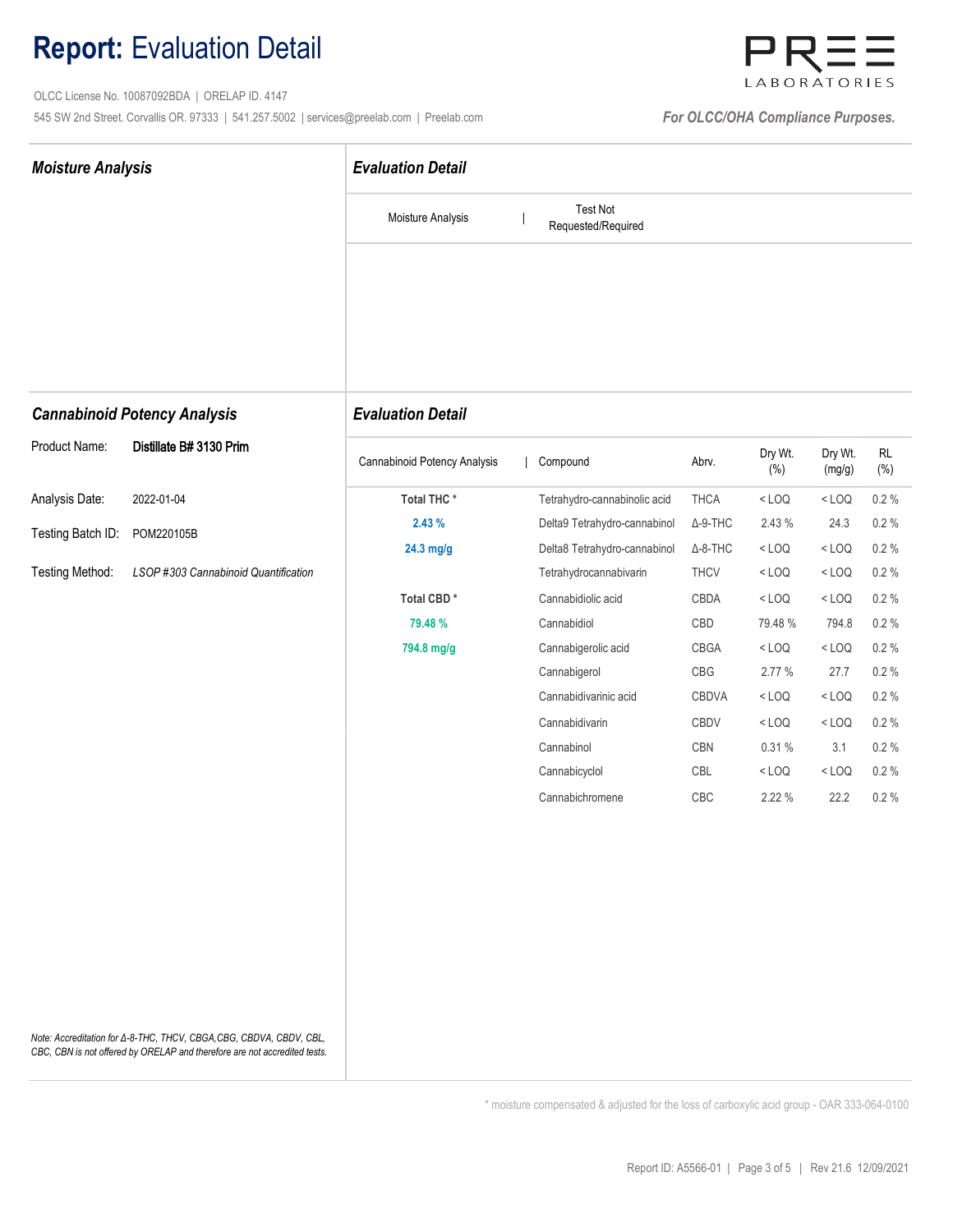# Report: Quality Check

 OLCC License No. 10087092BDA | ORELAP ID. 4147 545 SW 2nd Street. Corvallis OR. 97333 | 541.257.5002 | services@preelab.com | Preelab.com | **For OLCC/OHA Compliance Purposes.** 



| <b>Moisture Analysis</b>            | <b>Quality Control Detail</b>                 |            |           |                       |                            |                  |  |  |  |  |
|-------------------------------------|-----------------------------------------------|------------|-----------|-----------------------|----------------------------|------------------|--|--|--|--|
|                                     | Moisture Analysis<br>$\overline{\phantom{a}}$ |            |           |                       |                            |                  |  |  |  |  |
|                                     | <b>Test Not Requested/Required</b>            |            |           |                       |                            |                  |  |  |  |  |
| <b>Cannabinoid Potency Analysis</b> | <b>Quality Control Detail</b>                 |            |           |                       |                            |                  |  |  |  |  |
| Analysis Date:<br>2022-01-04        | Cannabinoid Potency Analysis                  | ${\sf MB}$ | LCS       | Expected<br>Value (%) | <b>Tested Value</b><br>(%) | Pass<br>Criteria |  |  |  |  |
|                                     | Tetrahydro-cannabinolic acid                  | $\circ$    |           | $< 0.1\%$             | $< 0.1\%$                  | $< 0.1\%$        |  |  |  |  |
| Testing Batch ID: POM220105B        | Delta9 Tetrahydro-cannabinol                  | $\circ$    |           | $< 0.1\%$             | $< 0.1\%$                  | $< 0.1\%$        |  |  |  |  |
|                                     | Cannabidiolic acid                            | $\circ$    |           | $< 0.1\%$             | $< 0.1\%$                  | $< 0.1\%$        |  |  |  |  |
|                                     | Cannabidiol                                   | $\circ$    |           | $< 0.1\%$             | $< 0.1\%$                  | $< 0.1\%$        |  |  |  |  |
|                                     | Tetrahydro-cannabinolic acid                  |            | $\bullet$ | 100.0%                | 104.7%                     | $\pm$ 20%        |  |  |  |  |
|                                     | Delta9 Tetrahydro-cannabinol                  |            | $\bullet$ | 100.0%                | 95.2%                      | $\pm$ 20%        |  |  |  |  |
|                                     | Cannabidiolic acid                            |            |           | 100.0%                | 99.8%                      | $\pm$ 20%        |  |  |  |  |
|                                     | Cannabidiol                                   |            | $\bullet$ | 100.0%                | 101.9%                     | $\pm$ 20%        |  |  |  |  |
|                                     |                                               |            |           |                       |                            |                  |  |  |  |  |
|                                     |                                               |            |           |                       |                            |                  |  |  |  |  |
|                                     |                                               |            |           |                       |                            |                  |  |  |  |  |
|                                     |                                               |            |           |                       |                            |                  |  |  |  |  |
|                                     |                                               |            |           |                       |                            |                  |  |  |  |  |
|                                     |                                               |            |           |                       |                            |                  |  |  |  |  |
|                                     |                                               |            |           |                       |                            |                  |  |  |  |  |
|                                     |                                               |            |           |                       |                            |                  |  |  |  |  |
|                                     |                                               |            |           |                       |                            |                  |  |  |  |  |
|                                     |                                               |            |           |                       |                            |                  |  |  |  |  |

Note: Accreditation for Δ-8-THC, THCV, CBGA,CBG, CBDVA, CBDV, CBL, CBC, CBN is not offered by ORELAP and therefore are not accredited tests.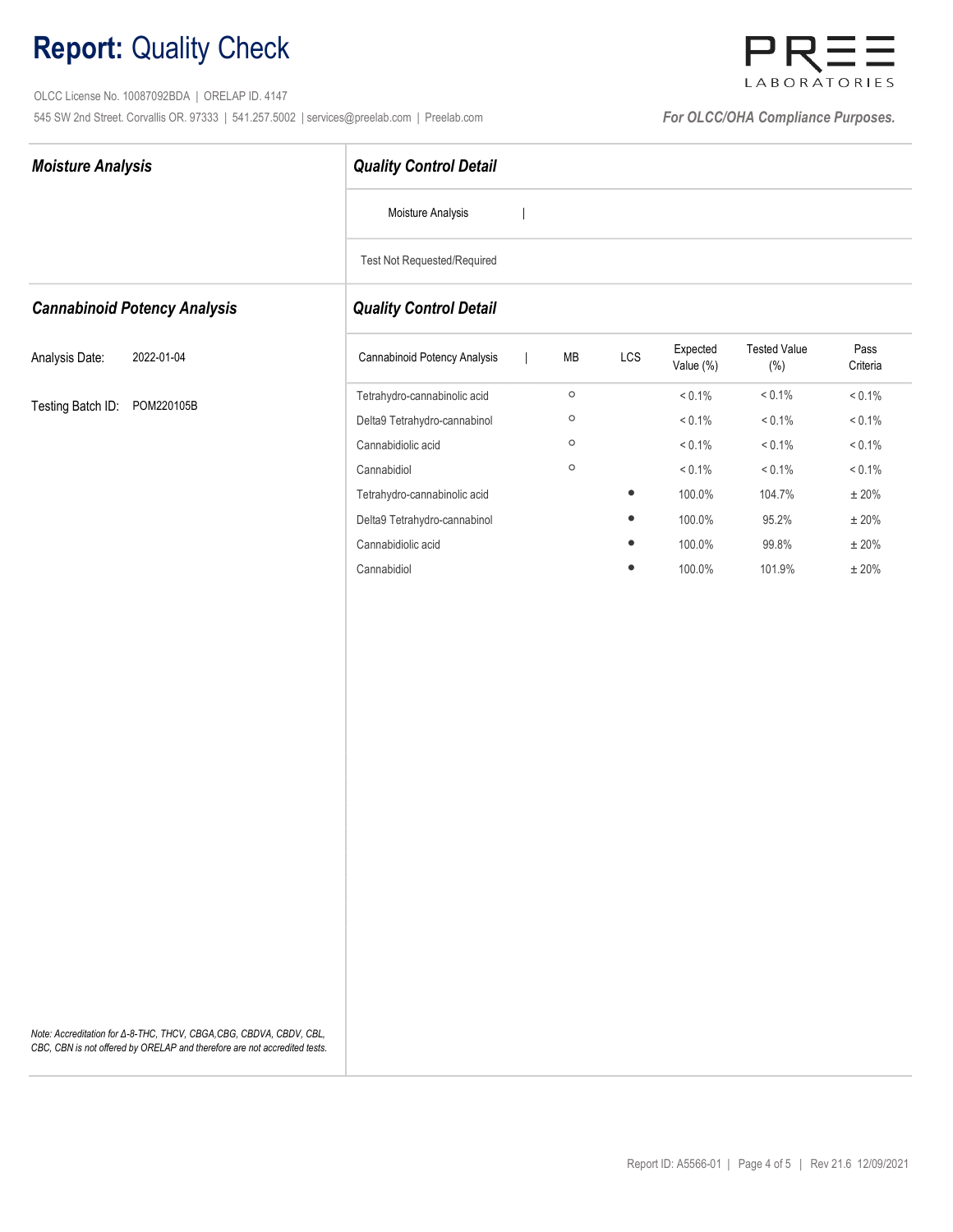# Report: Definition



### **Definitions**

- Limit of Quantitation (LOQ) : The minimum level, concentration, or quantity of a target analyte that can be reported with a specific degree of confidence.
- Method Blank (MB) : A quality control sample that is free of the analyte being measured.
- Laboratory Control Sample (LCS) : A quality control sample with a known amount of the analyte used to demonstrate accuracy.
- Field Duplicate : A second sample collected in the field using the same sampling method as the primary sample.
- Action Limit : Analyte levels set by the state of Oregon (OAR 333-007) indicating that follow-up action is necessary.
- ppm : parts per million, equivalent to 1 μg/g and 1 μg/L or 0.001 mg/g and 0.001 mg/L
- COA : Certificate of Analysis.
- Report Flag (A) : Compound tested over 100% or 1000 mg/g. The test result is within the method uncertainty and instrument result is not above the upper limit of quantitation. Value will be adjusted down to 100% or 1000 mg/mg in the reporting process.
- Report Flag (B) : Blank contamination The analyte was detected above one-half the reporting limit in an associated blank.
- Report Flag (E) : Compound tested above the upper limit of quantitation.
- Report Flag (Q) : One or more quality control criteria (for example, LCS recovery, surrogate spike recovery) failed.

#### **Calculations**

| $\bullet$ | Cannabinoid Potency: | Wet WT% = (Exported concentration ppm) x (Dilution) x (Extraction Vol./Wet wt mg) x 100 |
|-----------|----------------------|-----------------------------------------------------------------------------------------|
|           |                      | Total THC% = $(\%THCA) \times 0.877 + (\%THC)$                                          |
|           |                      | Total CBD% = $(\%$ CBDA) x 0.877 + $(\%$ CBD)                                           |
|           |                      | Total THC (Dry WT)% = % total THC(wet) / $[1-(% \text{ moisture}/100)]$                 |
|           |                      | Total CBD (Dry WT)% = % total CBD(wet) / $[1-(% moisture/100)]$                         |
|           | Percentage Recovery: | % Rec. = $[(Amount measured) / (Known amount)] * 100$                                   |

#### **Disclaimers**

 $\bullet$ Disposal : All marijuana and hemp products received by PREE will be disposed of following the OLCC's rules for Marijuana Waste Management, regardless of product type, unless PREE is given specific disposal instructions for a product based on test results from state regulatory agencies.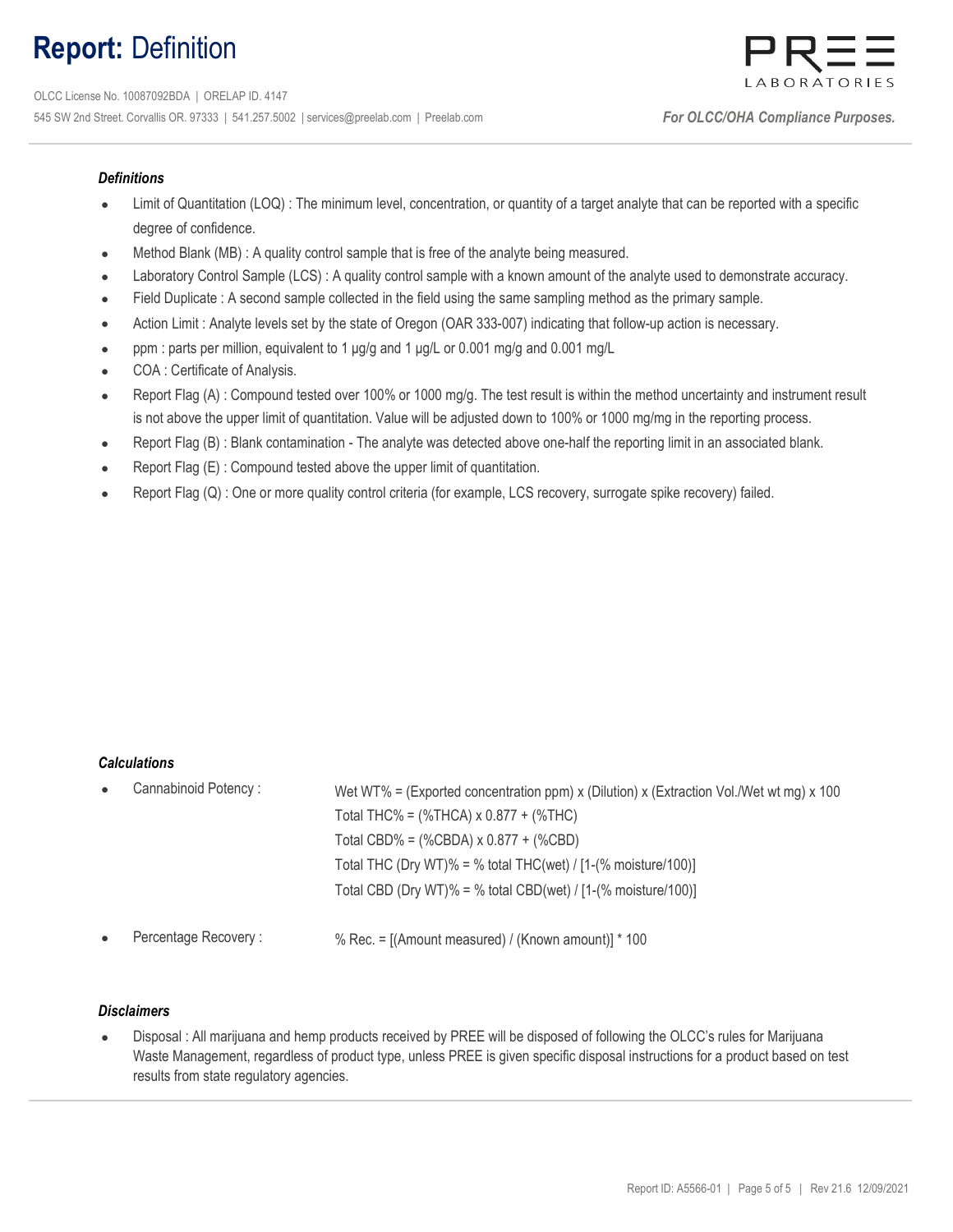

## **EVIO Labs Portland 14775 SW 74th Ave, Tigard, OR 97224 503-954-2562 / OLCC 010-10046111391 / www.EVIOLabs.com**

## *PREE Labs*

**Sample ID: P220007-01** *010-10087092BDA*

**Matrix: Extract/Concentrate**

**METRC Batch #:** 

A5566-01 **Date Sampled: 01/04/22 09:00 Date Accepted: 01/04/22 Batch ID: Batch Size: Sampling Method/SOP: SOP.T.20.010**

 *1/7/2022 10:36:00AM*

## **Pesticides**

*Date/Time Extracted Date/Time Analyzed: : 01/06/22 11:28 Analysis Method/SOP: SOP.T.40.051 PDX*

| Analyte             | <b>LOQ</b> | <b>Action Level</b> | <b>Result</b> | <b>Units</b> | <b>Type</b>                     |
|---------------------|------------|---------------------|---------------|--------------|---------------------------------|
| Abamectin           | 0.200      | 0.5                 | $<$ LOQ       | ppm          |                                 |
| Acephate            | 0.200      | 0.4                 | $<$ LOQ       | ppm          | Organophosphate insecticide     |
| Acequinocyl         | 1.00       | $\overline{2}$      | $<$ LOQ       | ppm          |                                 |
| Acetamiprid         | 0.100      | 0.2                 | $<$ LOQ       | ppm          | Neonicotinoid instecticide      |
| Aldicarb            | 0.200      | 0.4                 | $<$ LOQ       | ppm          | Carbamate insecticide           |
| Azoxystrobin        | 0.100      | 0.2                 | $<$ LOQ       | ppm          |                                 |
| <b>Bifenazate</b>   | 0.100      | 0.2                 | $<$ LOQ       | ppm          | Unclassified insecticide        |
| <b>Bifenthrin</b>   | 0.100      | 0.2                 | $<$ LOQ       | ppm          |                                 |
| <b>Boscalid</b>     | 0.200      | 0.4                 | $<$ LOQ       | ppm          | Anilide fungicide               |
| Carbaryl            | 0.100      | 0.2                 | $<$ LOQ       | ppm          | Carbamate insecticide           |
| Carbofuran          | 0.100      | 0.2                 | $<$ LOQ       | ppm          | Carbamate insecticide           |
| Chlorantraniliprole | 0.100      | 0.2                 | $<$ LOQ       | ppm          | Anthranilic diamide insecticide |
| Chlorfenapyr        | 0.400      | 1                   | $<$ LOQ       | ppm          | Pyrazole insecticide            |
| Chlorpyrifos        | 0.100      | 0.2                 | $<$ LOQ       | ppm          | Organophosphate insecticide     |
| Clofentezine        | 0.100      | 0.2                 | $<$ LOQ       | ppm          |                                 |
| Cyfluthrin          | 0.400      | 1                   | $<$ LOQ       | ppm          |                                 |
| Cypermethrin        | 0.400      | 1                   | < LOQ         | ppm          |                                 |
| Daminozide          | 0.400      | 1                   | $<$ LOQ       | ppm          |                                 |
| DDVP (Dichlorvos)   | 0.400      | 1                   | $<$ LOQ       | ppm          |                                 |
| Diazinon            | 0.100      | 0.2                 | $<$ LOQ       | ppm          | Organophosphate insecticide     |
| Dimethoate          | 0.100      | 0.2                 | $<$ LOQ       | ppm          |                                 |
| Ethoprophos         | 0.100      | 0.2                 | $<$ LOQ       | ppm          |                                 |
| Etofenprox          | 0.200      | 0.4                 | $<$ LOQ       | ppm          |                                 |
| Etoxazole           | 0.100      | 0.2                 | < LOQ         | ppm          | Unclassified miticide           |
| Fenoxycarb          | 0.100      | 0.2                 | $<$ LOQ       | ppm          |                                 |
| Fenpyroximate       | 0.200      | 0.4                 | $<$ LOQ       | ppm          |                                 |
| Fipronil            | 0.200      | 0.4                 | $<$ LOQ       | ppm          | Pyrazole insecticide            |
| Flonicamid          | 0.400      | 1                   | $<$ LOQ       | ppm          | Pyridinecarboxamide insecticide |
| Fludioxonil         | 0.200      | 0.4                 | $<$ LOQ       | ppm          | non-systemic fungicide          |
| Hexythiazox         | 0.400      | -1                  | $<$ LOQ       | ppm          |                                 |
| Imazalil            | 0.100      | 0.2                 | $<$ LOQ       | ppm          | Azole fungicide                 |
| Imidacloprid        | 0.200      | 0.4                 | < LOQ         | ppm          | Neonicotinoid insectide         |
| Kresoxim-methyl     | 0.200      | 0.4                 | $<$ LOQ       | ppm          |                                 |
| Malathion           | 0.100      | 0.2                 | $<$ LOQ       | ppm          |                                 |
| Metalaxyl           | 0.100      | 0.2                 | $<$ LOQ       | ppm          |                                 |
| Methiocarb          | 0.100      | 0.2                 | $<$ LOQ       | ppm          | Carbamate insecticide           |

Kawai Medeiros Laboratory Manager - 1/7/2022

Page 1 of 6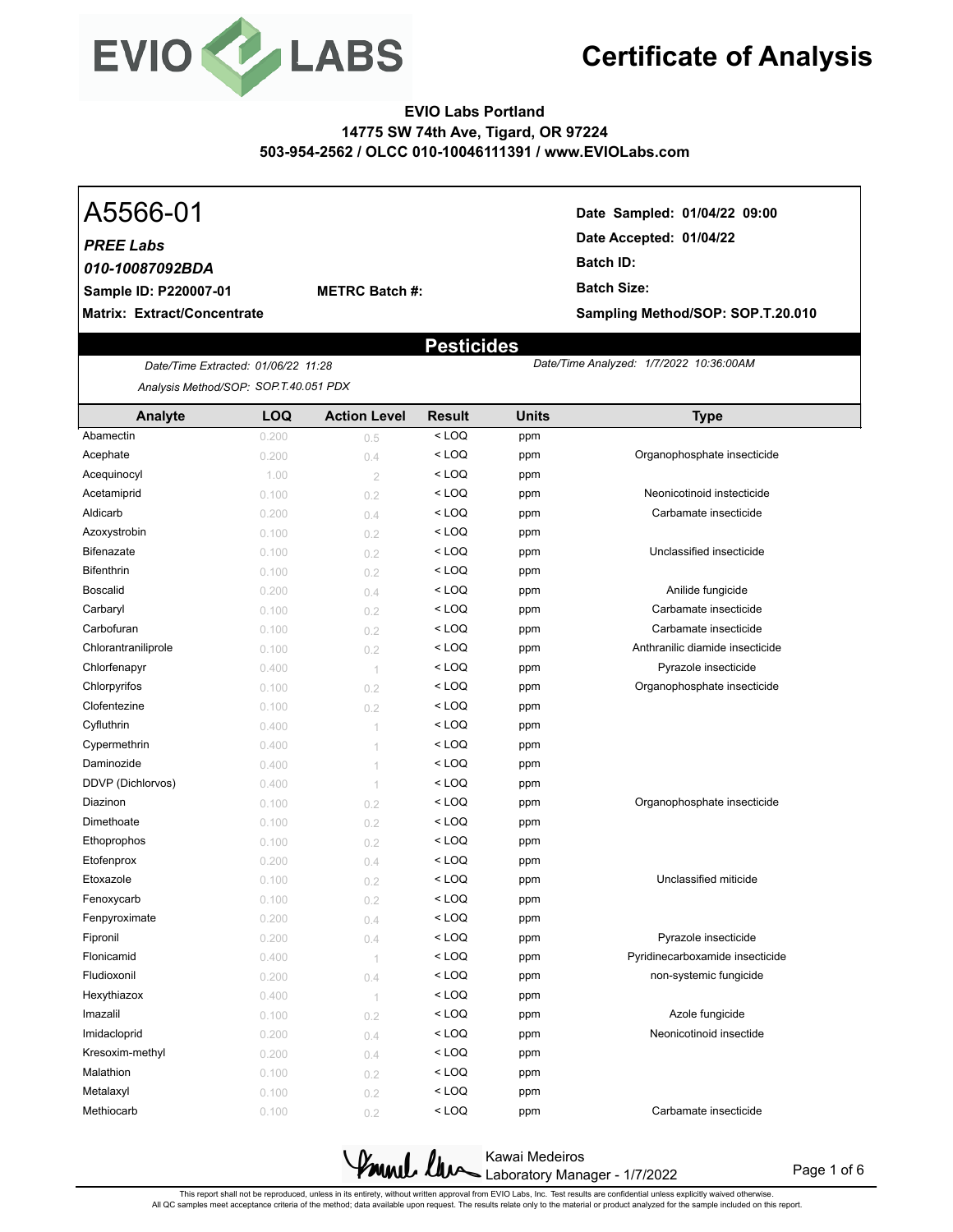

## **EVIO Labs Portland 14775 SW 74th Ave, Tigard, OR 97224 503-954-2562 / OLCC 010-10046111391 / www.EVIOLabs.com**

## **Sample ID: P220007-01** *PREE Labs 010-10087092BDA*

**METRC Batch #:** 

**Matrix: Extract/Concentrate**

A5566-01 **Date Sampled: 01/04/22 09:00 Date Accepted: 01/04/22 Batch ID: Batch Size: Sampling Method/SOP: SOP.T.20.010**

 *1/7/2022 10:36:00AM*

## **Pesticides**

*Date/Time Extracted Date/Time Analyzed: : 01/06/22 11:28 Analysis Method/SOP: SOP.T.40.051 PDX*

**Analyte LOQ Action Level Result Units Type** Methomyl 0.200 0.4 < LOQ ppm Carbamate insecticide Methyl parathion  $0.100$  0.2 < LOQ ppm **MGK-264** 0.100 0.100 **cm**  $\bullet$  **2**  $\bullet$  **LOQ** ppm Myclobutanil 0.100 0.2 < LOQ ppm Azole fungicide Naled  $0.200$   $0.5$   $\times$  LOQ ppm Oxamyl  $0.400$   $1$   $\leq$  LOQ ppm Carbamate insecticide Paclobutrazol  $0.200$  0.4  $\leq$  LOQ ppm Azole plant growth regulator **Permethrins**  $0.100$  $0.2$  $\times$  **LOQ ppm** Phosmet 0.100 0.2 < LOQ ppm Organophosphate insecticide Piperonyl butoxide 1.00 2 < LOQ ppm **Prallethrin**  $0.100$   $0.2$   $\times$  LOQ ppm Propiconazole 0.200 0.200 <LOQ ppm Propoxur **Carbamate insecticide** 0.100 0.2 < LOQ ppm **Carbamate insecticide** Pyrethrins  $0.400$   $1$   $\leq$  LOQ ppm Pyridaben 0.100 0.2 < LOQ ppm Unclassified insecticide Spinosad 0.100 0.2 < LOQ ppm Spinosyn insecticide Spiromesifen **by CO** 0.100 0.2 < LOQ ppm **Keto-enol insecticide** Spirotetramat **1.100** 0.100 0.2 < LOQ ppm Keto-enol insecticide Spiroxamine **1.200** 0.200 0.4 < LOQ ppm Unclassified fungicide Tebuconazole  $0.200$  0.4  $\leq$  LOQ ppm Thiacloprid  $0.100$   $0.2$   $\leq$  LOQ ppm Thiamethoxam **0.100** 0.100 0.2 < LOQ ppm Neonicotinoid insectide Trifloxystrobin 0.100 0.2 < LOQ ppm Strobin fungicide

**Results above the action level fail Oregon state testing requirements and will be highlighted RED**.

LOQ= Limit of Quantitation; PPM= Parts per million; ND= Not detected; NT= Not tested; AC= Above calibration range. PASS/FAIL status based on OAR 333-007.



Page 2 of 6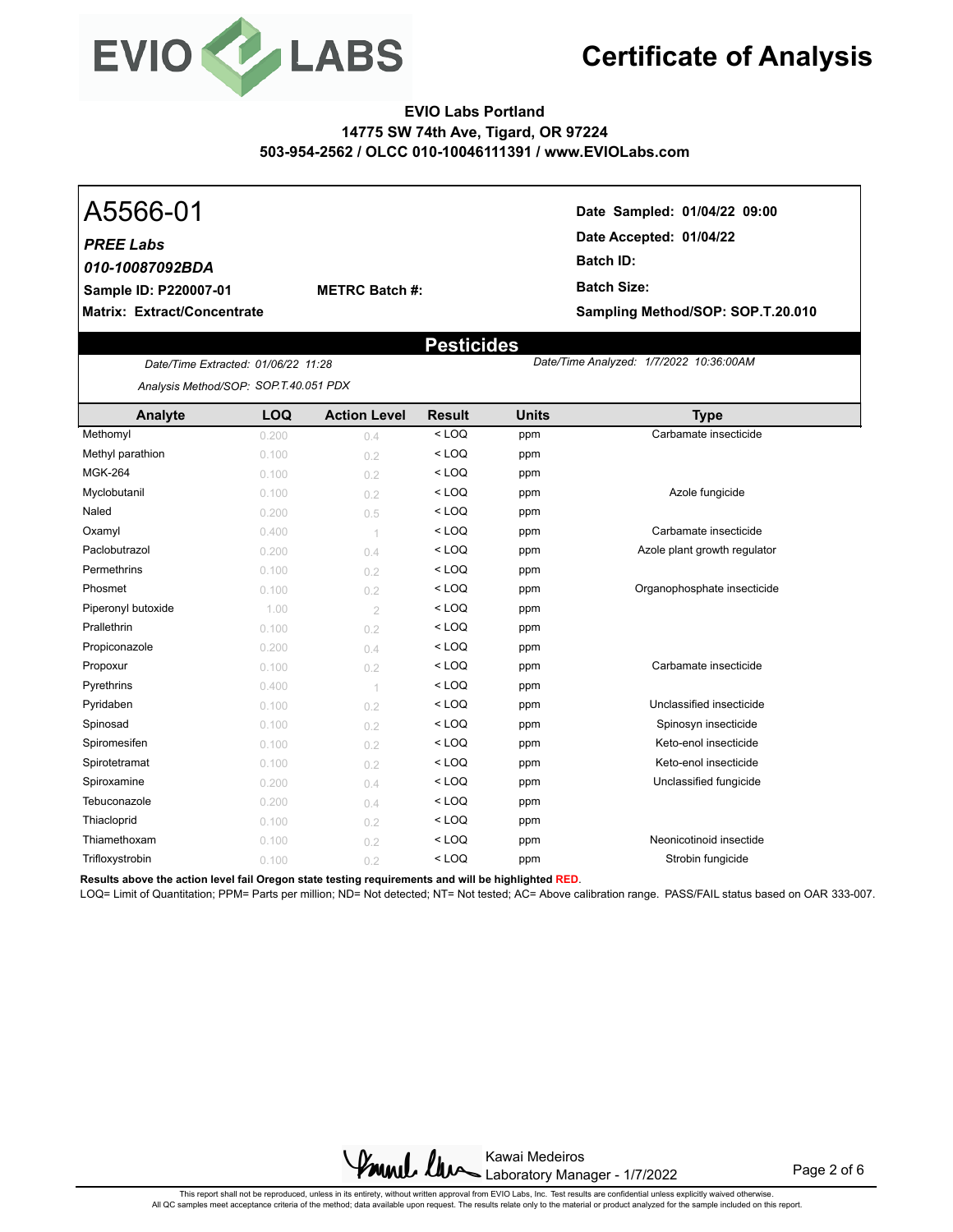

## **EVIO Labs Portland 14775 SW 74th Ave, Tigard, OR 97224 503-954-2562 / OLCC 010-10046111391 / www.EVIOLabs.com**

#### A5566-01 **Date Sampled: 01/04/22 09:00 Matrix: Extract/Concentrate Date Accepted: 01/04/22 Sample ID: P220007-01** *PREE Labs* **METRC Batch #: Batch ID: Batch Size:**  *010-10087092BDA* **Sampling Method/SOP: SOP.T.20.010 Residual Solvents** *Date/Time Extracted: 01/05/22 09:34 Date/Time Analyzed: 01/06/22 10:21* **Analyte LOQ Action Level Result Units Butanes** 250 5000 **3** < LOQ ppm

**3** - Total butanes are calculated as sum of n-butanes (CAS# 106-97-8) and iso-butane (CAS# 75-28-5) **4** - Total hexanes are calculated as sum of n-hexane (CAS# 110-54-3), 2-methylpentane (CAS# 107-83-5), 3-methylpentane (CAS# 96-14-0), 2,2-dimethylbutane (CAS# 75-83-2), 2,3-dimethylbutane (CAS# 79-29-8) **5** - Total pentanes are calculated as sum of n-pentane (CAS# 109-66-0), iso-pentane (CAS# 78-78-4), and neo-pentane (CAS# 463-82-1) **6** - Total xylenes are calculated as 1,2-dimethylbenzene (CAS# 95-47-6), 1,3-dimethylbenzene (CAS# 106-42-3), and 1-4-dimethylbenzene (CAS# 106-42-3) **7** - Ethanol is not regulated under OAR-333-007-0410. **TIC** - Tentatively Identified Compound not regulated under OAR-333-007-0410 *Analysis Method/SOP: SOP.T.40.031* **n-Butane** 250  $250$  5000  $\leq$  **LOQ** ppm iso-Butane 250 250 5000 < LOQ ppm **Hexanes** 174 290 **4 < LOQ** ppm **n-Hexane** 174  $174$  290  $\leq$  **LOQ** ppm 2-Methylpentane 174 290 < LOQ ppm 3-Methylpentane  $174$  290  $\leq$  LOQ ppm<br>2.2-Dimethylbutane  $174$  290  $\leq$  LOQ ppm 2,2-Dimethylbutane  $174$   $290$  < LOQ ppm<br>2.3-Dimethylbutane  $174$   $290$  < LOO ppm 2,3-Dimethylbutane 174 290 < LOQ ppm **Pentanes** 1400 5000 **5 < LOQ ppm**<br>
1400 5000 < LOQ ppm **n-Pentane** 1400  $1400$  5000  $\leq$  LOQ ppm iso-Pentane 1400 5000 < LOQ ppm **Neopentane 250 5000 < LOQ ppm<br>
Xvienes** 1302 2170 < LOQ ppm **Xylenes** 1302 2170 < LOQ ppm 1,2-Dimethylbenzene 1302 2170 < LOQ ppm **1,3-Dimethylbenzene** 1302 2170 < LOQ ppm<br> **1.4-Dimethylbenzene** 1302 2170 < LOQ ppm 1,4-Dimethylbenzene 1302 2170 < LOQ ppm **Ethyl benzene** 1302 NA < LOQ ppm<br>
2-Propanol (IPA) 1400 5000 < LOQ ppm **2-Propanol (IPA)** 1400 5000 < LOQ ppm<br> **Acefone** 1400 5000 < LOQ ppm **Acetone 1400** 5000 **< LOQ ppm** Acetonitrile  $246$   $410$   $\leq$  LOQ ppm **Benzene** 1.2 2 < **LOQ** ppm **Methanol** 1000 3000 < LOQ ppm **Propane** 250  $250$  5000  $\leq$  **LOQ** ppm Toluene  $534$   $890$   $\leq$  LOQ ppm Dichloromethane 360 600 < LOQ ppm 1,4-Dioxane 228 380 < LOQ ppm **2-Butanol** 1400 5000 < LOQ ppm **2-Ethoxyethanol** 96 160 < LOQ ppm<br>
Cumene 42 70 < LOQ ppm **Cumene**  $42$   $70$   $\leq$  **LOQ** ppm **Cyclohexane** 2278 3880 < **LOQ** ppm<br>
Ethyl acetate 1400 5000 < LOQ ppm Ethyl acetate 1400 5000 < LOQ ppm Ethyl ether 1400 5000 < LOQ ppm Ethylene glycol 558 620 < LOQ ppm Ethylene oxide  $\begin{array}{ccc} 30 & 50 & < LOQ \\ 1400 & 5000 & < LOQ \end{array}$  ppm  $\text{Heptane}$  1400 5000  $\text{LOQ}$  ppm **Isopropyl acetate** 1400 5000 < LOQ ppm Tetrahydrofuran 432 720 < LOQ ppm **Ethanol** 1400 NA **7** < LOQ ppm

**Results above the action level fail Oregon state testing requirements and will be highlighted RED.** LOQ=Limit of Quantitation; PPM=Parts per million; ND=Not detected; NT=Not tested; AC=Above calibration range. PASS/FAIL status based on OAR 333-007.

> Kawai Medeiros Laboratory Manager - 1/7/2022

Page 3 of 6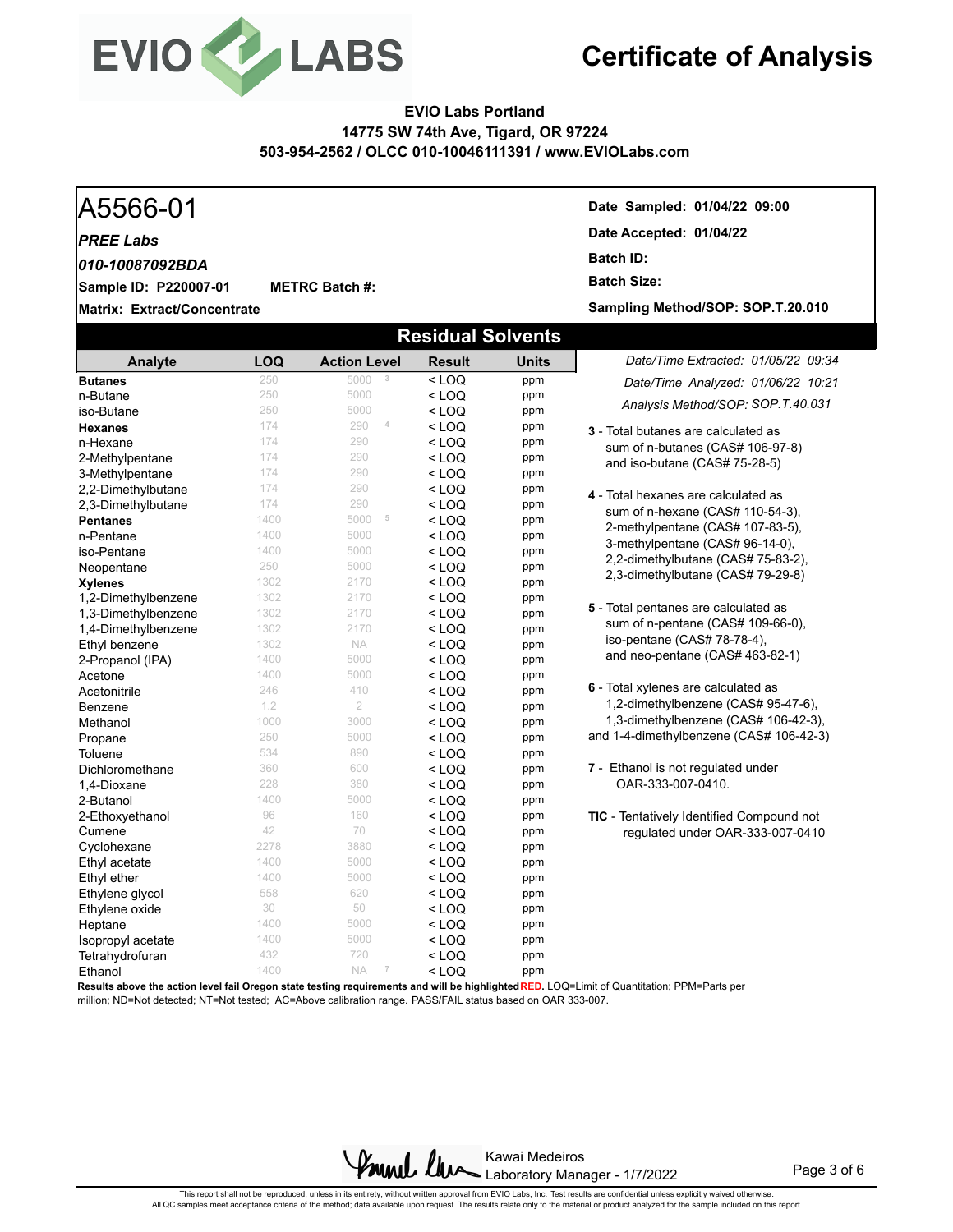

**EVIO Labs Portland 14775 SW 74th Ave, Tigard, OR 97224 503-954-2562 / OLCC 010-10046111391 / www.EVIOLabs.com**

## **Quality Control**

### *Batch: P22A009 - SOP.T.40.031 Solvents*

| Blank(P22A009-BLK1) |          |            | <b>Extracted: 01/05/22 09:34</b> |                     |         | Analyzed: 01/06/22 10:21 |                    |  |
|---------------------|----------|------------|----------------------------------|---------------------|---------|--------------------------|--------------------|--|
| Analyte             | Result   | LOQ        | <b>Recovery</b><br>Limits        | Analyte             | Result  | LOQ                      | Recovery<br>Limits |  |
| <b>Butanes</b>      | $<$ LOQ  | 250 (ppm)  | $<$ LOQ                          | n-Butane            | $<$ LOQ | 250 (ppm)                | $<$ LOQ            |  |
| iso-Butane          | $<$ LOQ  | 250 (ppm)  | $<$ LOQ                          | Hexanes             | $<$ LOQ | 174 (ppm)                | $<$ LOQ            |  |
| n-Hexane            | $<$ LOQ  | 174 (ppm)  | $<$ LOQ                          | 2-Methylpentane     | $<$ LOQ | 174 (ppm)                | $<$ LOQ            |  |
| 3-Methylpentane     | $<$ LOQ  | 174 (ppm)  | $<$ LOQ                          | 2,2-Dimethylbutane  | $<$ LOQ | 174 (ppm)                | $<$ LOQ            |  |
| 2,3-Dimethylbutane  | $<$ LOQ  | 174 (ppm)  | $<$ LOQ                          | Pentanes            | $<$ LOQ | 1400 (ppm)               | $<$ LOQ            |  |
| n-Pentane           | $<$ LOQ  | 1400 (ppm) | $<$ LOQ                          | iso-Pentane         | $<$ LOQ | 1400 (ppm)               | $<$ LOQ            |  |
| Neopentane          | $<$ LOQ  | 250 (ppm)  | $<$ LOQ                          | Xylenes             | $<$ LOQ | 1302 (ppm)               | $<$ LOQ            |  |
| 1,2-Dimethylbenzene | $<$ LOQ  | 1302 (ppm) | $<$ LOQ                          | 1,3-Dimethylbenzene | $<$ LOQ | 1302 (ppm)               | $<$ LOQ            |  |
| 1,4-Dimethylbenzene | $<$ LOQ  | 1302 (ppm) | $<$ LOQ                          | Ethyl benzene       | $<$ LOQ | 1302 (ppm)               | $<$ LOQ            |  |
| 2-Propanol (IPA)    | $<$ LOQ  | 1400 (ppm) | $<$ LOQ                          | Acetone             | $<$ LOQ | 1400 (ppm)               | $<$ LOQ            |  |
| Acetonitrile        | $<$ LOQ  | 246 (ppm)  | $<$ LOQ                          | Benzene             | $<$ LOQ | $1.2$ (ppm)              | $<$ LOQ            |  |
| Methanol            | $<$ LOQ  | 1000 (ppm) | $<$ LOQ                          | Propane             | $<$ LOQ | 250 (ppm)                | $<$ LOQ            |  |
| Toluene             | $<$ LOQ  | 534 (ppm)  | $<$ LOQ                          | Dichloromethane     | $<$ LOQ | 360 (ppm)                | $<$ LOQ            |  |
| 1,4-Dioxane         | $<$ LOQ  | 228 (ppm)  | $<$ LOQ                          | 2-Butanol           | $<$ LOQ | 1400 (ppm)               | $<$ LOQ            |  |
| 2-Ethoxyethanol     | $<$ LOQ  | 96 (ppm)   | $<$ LOQ                          | Cumene              | $<$ LOQ | 42 (ppm)                 | $<$ LOQ            |  |
| Cyclohexane         | $<$ LOQ  | 2278 (ppm) | $<$ LOQ                          | Ethyl acetate       | $<$ LOQ | 1400 (ppm)               | $<$ LOQ            |  |
| Ethyl ether         | $<$ LOQ  | 1400 (ppm) | $<$ LOQ                          | Ethylene glycol     | $<$ LOQ | 558 (ppm)                | $<$ LOQ            |  |
| Ethylene oxide      | 30.08783 | 30 (ppm)   | $<$ LOQ                          | Heptane             | $<$ LOQ | 1400 (ppm)               | $<$ LOQ            |  |
| Isopropyl acetate   | $<$ LOQ  | 1400 (ppm) | $<$ LOQ                          | Tetrahydrofuran     | $<$ LOQ | 432 (ppm)                | $<$ LOQ            |  |
| Ethanol             | $<$ LOQ  | 1400 (ppm) | $<$ LOQ                          |                     |         |                          |                    |  |

| LCS(P22A009-BS1)    |            |            | Extracted: 01/05/22 09:34 |                     | Analyzed: 01/06/22 10:21 |       |                    |
|---------------------|------------|------------|---------------------------|---------------------|--------------------------|-------|--------------------|
| Analyte             | % Recovery | <b>LOQ</b> | Recovery<br>Limits        | Analyte             | % Recovery               | LOQ   | Recovery<br>Limits |
| <b>Butanes</b>      | 47.6       | (ppm)      | $0 - 200$                 | n-Butane            | 54.3                     | (ppm) | 50-150             |
| iso-Butane          | 41.0       | (ppm)      | 50-150                    | Hexanes             | 106                      | (ppm) | $0 - 200$          |
| n-Hexane            | 111        | (ppm)      | 70-130                    | 2-Methylpentane     | 107                      | (ppm) | 70-130             |
| 3-Methylpentane     | 108        | (ppm)      | 70-130                    | 2,2-Dimethylbutane  | 106                      | (ppm) | 70-130             |
| 2,3-Dimethylbutane  | 102        | (ppm)      | 70-130                    | Pentanes            | 114                      | (ppm) | $0 - 200$          |
| n-Pentane           | 101        | (ppm)      | 70-130                    | iso-Pentane         | 86.6                     | (ppm) | 70-130             |
| Neopentane          | 87.1       | (ppm)      | 50-150                    | Xylenes             | 110                      | (ppm) | $0 - 200$          |
| 1,2-Dimethylbenzene | 110        | (ppm)      | 70-130                    | 1,3-Dimethylbenzene | 111                      | (ppm) | 70-130             |
| 1,4-Dimethylbenzene | 111        | (ppm)      | 70-130                    | Ethyl benzene       | 112                      | (ppm) | 70-130             |
| 2-Propanol (IPA)    | 107        | (ppm)      | 70-130                    | Acetone             | 99.3                     | (ppm) | 70-130             |
| Acetonitrile        | 122        | (ppm)      | 70-130                    | Benzene             | 123                      | (ppm) | 70-130             |
| Methanol            | 112        | (ppm)      | 70-130                    | Propane             | 57.9                     | (ppm) | 50-150             |
| Toluene             | 119        | (ppm)      | 70-130                    | Dichloromethane     | 116                      | (ppm) | 70-130             |
| 1.4-Dioxane         | 125        | (ppm)      | 70-130                    | 2-Butanol           | 107                      | (ppm) | 70-130             |



Page 4 of 6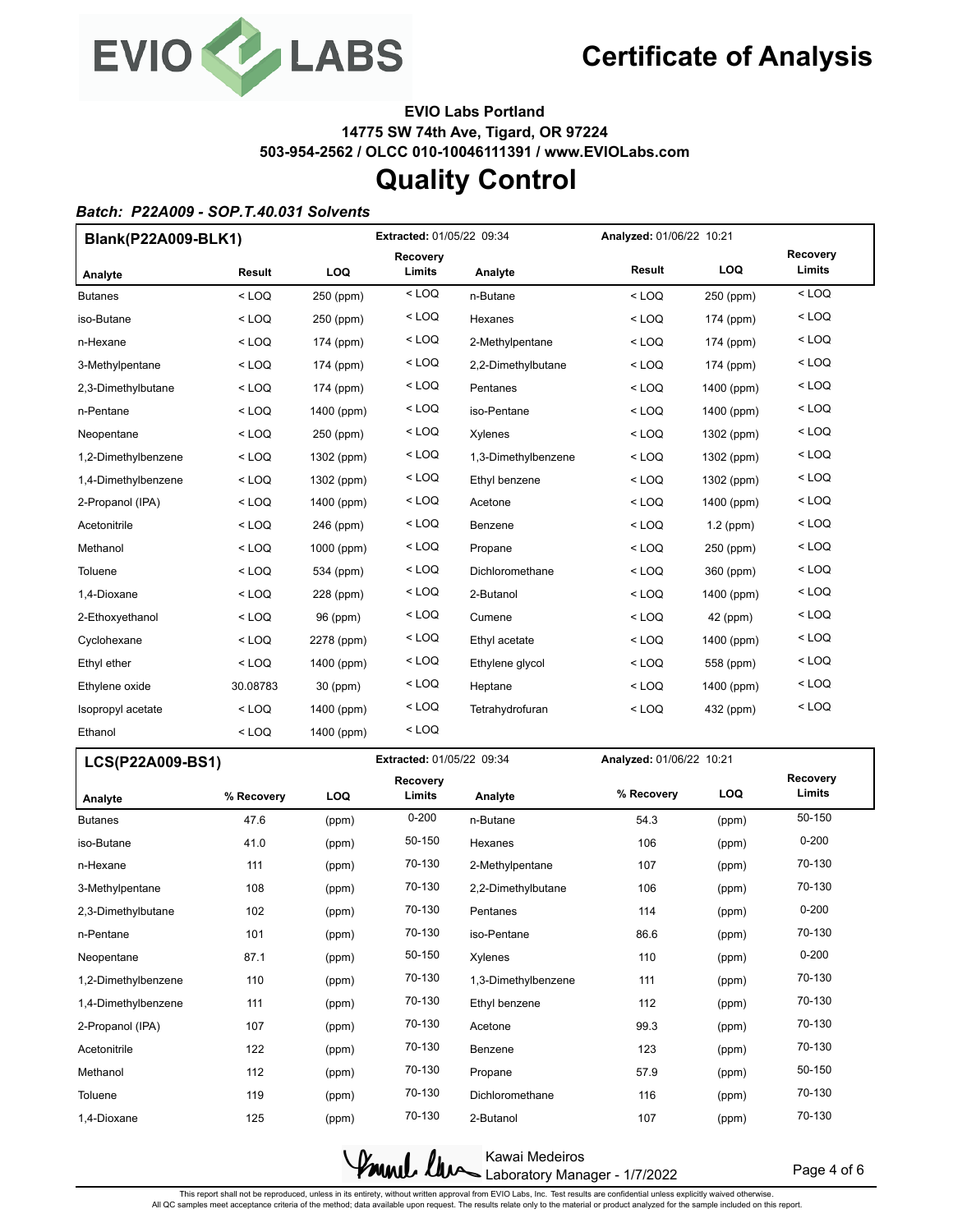

**EVIO Labs Portland**

**14775 SW 74th Ave, Tigard, OR 97224**

**503-954-2562 / OLCC 010-10046111391 / www.EVIOLabs.com**

## **Quality Control**

## *Batch: P22A009 - SOP.T.40.031 Solvents (Continued)*

| LCS(P22A009-BS1)  |            |       | Extracted: 01/05/22 09:34 |                 |            | Analyzed: 01/06/22 10:21 |                    |
|-------------------|------------|-------|---------------------------|-----------------|------------|--------------------------|--------------------|
| Analyte           | % Recovery | LOQ   | Recovery<br>Limits        | Analyte         | % Recovery | LOQ                      | Recovery<br>Limits |
| 2-Ethoxyethanol   | 105        | (ppm) | 70-130                    | Cumene          | 121        | (ppm)                    | 50-150             |
| Cyclohexane       | 109        | (ppm) | 70-130                    | Ethyl acetate   | 107        | (ppm)                    | 70-130             |
| Ethyl ether       | 104        | (ppm) | 70-130                    | Ethylene glycol | 70.7       | (ppm)                    | 50-150             |
| Ethylene oxide    | 85.4       | (ppm) | 50-150                    | Heptane         | 112        | (ppm)                    | 70-130             |
| Isopropyl acetate | 116        | (ppm) | 70-130                    | Tetrahydrofuran | 109        | (ppm)                    | 70-130             |

### *Batch: P22A018 - SOP.T.30.060 Pesticide Prep*

| Blank(P22A018-BLK1) |         | <b>Extracted: 01/06/22 11:28</b> |          |                    | Analyzed: 01/07/22 10:36                                                           |               |                    |
|---------------------|---------|----------------------------------|----------|--------------------|------------------------------------------------------------------------------------|---------------|--------------------|
|                     |         |                                  | Recovery |                    | Result                                                                             | LOQ           | Recovery<br>Limits |
| Analyte             | Result  | LOQ                              | Limits   | Analyte            |                                                                                    |               |                    |
| Methyl parathion    | $<$ LOQ | $0.100$ (ppm)                    | $<$ LOQ  | <b>MGK-264</b>     | $<$ LOQ                                                                            | $0.100$ (ppm) | $<$ LOQ            |
| Chlorfenapyr        | < LOQ   | 0.400 (ppm)                      | $<$ LOQ  | Cyfluthrin         | <loq< td=""><td><math>0.400</math> (ppm)</td><td><math>&lt;</math> LOQ</td></loq<> | $0.400$ (ppm) | $<$ LOQ            |
| Cypermethrin        | $<$ LOQ | $0.400$ (ppm)                    | $<$ LOQ  | Abamectin          | $<$ LOQ                                                                            | 0.200 (ppm)   | $<$ LOQ            |
| Acephate            | $<$ LOQ | $0.200$ (ppm)                    | $<$ LOQ  | Acequinocyl        | $<$ LOQ                                                                            | 1.00 (ppm)    | $<$ LOQ            |
| Acetamiprid         | $<$ LOQ | $0.100$ (ppm)                    | $<$ LOQ  | Aldicarb           | $<$ LOQ                                                                            | $0.200$ (ppm) | $<$ LOQ            |
| Azoxystrobin        | $<$ LOQ | $0.100$ (ppm)                    | $<$ LOQ  | Bifenazate         | $<$ LOQ                                                                            | $0.100$ (ppm) | $<$ LOQ            |
| Bifenthrin          | $<$ LOQ | $0.100$ (ppm)                    | $<$ LOQ  | <b>Boscalid</b>    | $<$ LOQ                                                                            | 0.200 (ppm)   | $<$ LOQ            |
| Carbaryl            | $<$ LOQ | $0.100$ (ppm)                    | $<$ LOQ  | Carbofuran         | $<$ LOQ                                                                            | $0.100$ (ppm) | $<$ LOQ            |
| Chlorantraniliprole | $<$ LOQ | $0.100$ (ppm)                    | $<$ LOQ  | Chlorpyrifos       | $<$ LOQ                                                                            | $0.100$ (ppm) | $<$ LOQ            |
| Clofentezine        | < LOQ   | $0.100$ (ppm)                    | $<$ LOQ  | Daminozide         | $<$ LOQ                                                                            | $0.400$ (ppm) | $<$ LOQ            |
| DDVP (Dichlorvos)   | < LOQ   | $0.400$ (ppm)                    | $<$ LOQ  | Diazinon           | $<$ LOQ                                                                            | $0.100$ (ppm) | $<$ LOQ            |
| Dimethoate          | $<$ LOQ | $0.100$ (ppm)                    | $<$ LOQ  | Ethoprophos        | $<$ LOQ                                                                            | $0.100$ (ppm) | $<$ LOQ            |
| Etofenprox          | $<$ LOQ | $0.200$ (ppm)                    | $<$ LOQ  | Etoxazole          | $<$ LOQ                                                                            | $0.100$ (ppm) | $<$ LOQ            |
| Fenoxycarb          | $<$ LOQ | $0.100$ (ppm)                    | $<$ LOQ  | Fenpyroximate      | $<$ LOQ                                                                            | $0.200$ (ppm) | $<$ LOQ            |
| Fipronil            | $<$ LOQ | $0.200$ (ppm)                    | $<$ LOQ  | Flonicamid         | $<$ LOQ                                                                            | $0.400$ (ppm) | $<$ LOQ            |
| Fludioxonil         | $<$ LOQ | $0.200$ (ppm)                    | $<$ LOQ  | Hexythiazox        | $<$ LOQ                                                                            | $0.400$ (ppm) | $<$ LOQ            |
| Imazalil            | $<$ LOQ | $0.100$ (ppm)                    | $<$ LOQ  | Imidacloprid       | $<$ LOQ                                                                            | $0.200$ (ppm) | $<$ LOQ            |
| Kresoxim-methyl     | < LOQ   | $0.200$ (ppm)                    | $<$ LOQ  | Malathion          | $<$ LOQ                                                                            | $0.100$ (ppm) | $<$ LOQ            |
| Metalaxyl           | < LOQ   | $0.100$ (ppm)                    | $<$ LOQ  | Methiocarb         | $<$ LOQ                                                                            | $0.100$ (ppm) | $<$ LOQ            |
| Methomyl            | $<$ LOQ | $0.200$ (ppm)                    | $<$ LOQ  | Myclobutanil       | $<$ LOQ                                                                            | $0.100$ (ppm) | $<$ LOQ            |
| Naled               | $<$ LOQ | $0.200$ (ppm)                    | $<$ LOQ  | Oxamyl             | $<$ LOQ                                                                            | $0.400$ (ppm) | $<$ LOQ            |
| Paclobutrazol       | < LOQ   | $0.200$ (ppm)                    | < LOQ    | Permethrins        | $<$ LOQ                                                                            | $0.100$ (ppm) | $<$ LOQ            |
| Phosmet             | $<$ LOQ | $0.100$ (ppm)                    | $<$ LOQ  | Piperonyl butoxide | $<$ LOQ                                                                            | $1.00$ (ppm)  | $<$ LOQ            |
| Prallethrin         | $<$ LOQ | $0.100$ (ppm)                    | $<$ LOQ  | Propiconazole      | $<$ LOQ                                                                            | 0.200 (ppm)   | $<$ LOQ            |
| Propoxur            | < LOQ   | $0.100$ (ppm)                    | $<$ LOQ  | Pyridaben          | $<$ LOQ                                                                            | $0.100$ (ppm) | $<$ LOQ            |
| Pyrethrins          | < LOQ   | $0.400$ (ppm)                    | < LOQ    | Spinosad           | $<$ LOQ                                                                            | $0.100$ (ppm) | $<$ LOQ            |
| Spiromesifen        | < LOQ   | $0.100$ (ppm)                    | $<$ LOQ  | Spirotetramat      | $<$ LOQ                                                                            | $0.100$ (ppm) | $<$ LOQ            |
| Spiroxamine         | < LOQ   | $0.200$ (ppm)                    | $<$ LOQ  | Tebuconazole       | $<$ LOQ                                                                            | 0.200 (ppm)   | $<$ LOQ            |

Kawai Medeiros Laboratory Manager - 1/7/2022

Page 5 of 6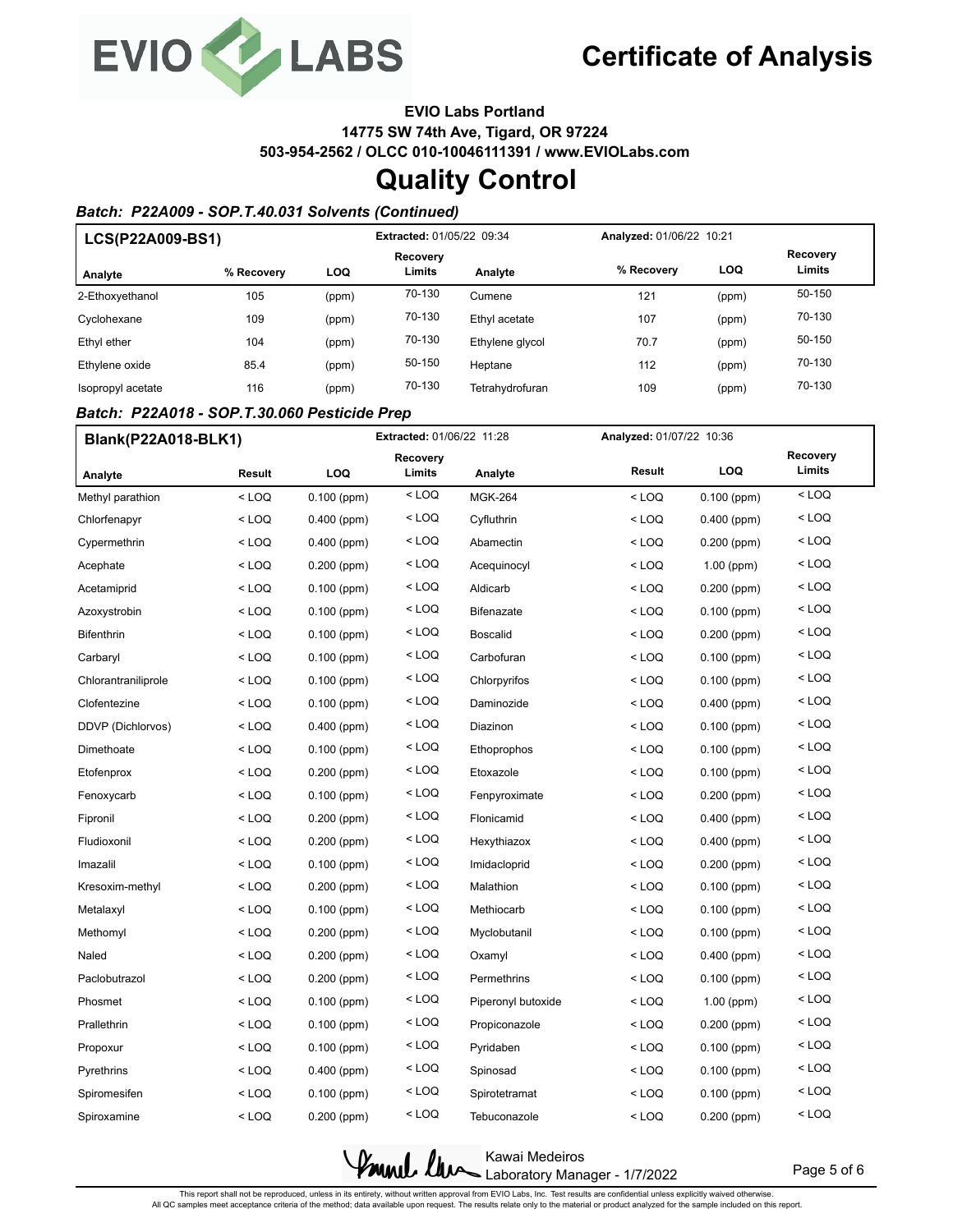

**EVIO Labs Portland**

**14775 SW 74th Ave, Tigard, OR 97224**

**503-954-2562 / OLCC 010-10046111391 / www.EVIOLabs.com**

## **Quality Control**

## *Batch: P22A018 - SOP.T.30.060 Pesticide Prep (Continued)*

| Blank(P22A018-BLK1) |            |               | <b>Extracted: 01/06/22 11:28</b> |                    |                          | Analyzed: 01/07/22 10:36 |                    |
|---------------------|------------|---------------|----------------------------------|--------------------|--------------------------|--------------------------|--------------------|
| Analyte             | Result     | LOQ           | Recovery<br>Limits               | Analyte            | Result                   | <b>LOQ</b>               | Recovery<br>Limits |
| Thiacloprid         | $<$ LOQ    | $0.100$ (ppm) | $<$ LOQ                          | Thiamethoxam       | $<$ LOQ                  | $0.100$ (ppm)            | $<$ LOQ            |
| Trifloxystrobin     | $<$ LOQ    | $0.100$ (ppm) | $<$ LOQ                          |                    |                          |                          |                    |
| LCS(P22A018-BS1)    |            |               | Extracted: 01/06/22 11:28        |                    | Analyzed: 01/07/22 10:36 |                          |                    |
| Analyte             | % Recovery | LOQ           | Recovery<br>Limits               | Analyte            | % Recovery               | <b>LOQ</b>               | Recovery<br>Limits |
| Methyl parathion    | 86.0       | $0.100$ (ppm) | 50-150                           | <b>MGK-264</b>     | 111                      | $0.100$ (ppm)            | 50-150             |
| Chlorfenapyr        | 101        | $0.400$ (ppm) | 50-150                           | Cyfluthrin         | 99.9                     | $0.400$ (ppm)            | 50-150             |
| Cypermethrin        | 106        | $0.400$ (ppm) | 50-150                           | Abamectin          | 91.5                     | $0.200$ (ppm)            | 50-150             |
| Acephate            | 98.6       | $0.200$ (ppm) | 50-150                           | Acequinocyl        | 135                      | $1.00$ (ppm)             | 50-150             |
| Acetamiprid         | 91.7       | $0.100$ (ppm) | 50-150                           | Aldicarb           | 109                      | 0.200 (ppm)              | 50-150             |
| Azoxystrobin        | 98.0       | $0.100$ (ppm) | 50-150                           | <b>Bifenazate</b>  | 105                      | $0.100$ (ppm)            | 50-150             |
| Bifenthrin          | 108        | $0.100$ (ppm) | 50-150                           | <b>Boscalid</b>    | 81.5                     | $0.200$ (ppm)            | 50-150             |
| Carbaryl            | 96.0       | $0.100$ (ppm) | 50-150                           | Carbofuran         | 101                      | $0.100$ (ppm)            | 50-150             |
| Chlorantraniliprole | 84.9       | $0.100$ (ppm) | 50-150                           | Chlorpyrifos       | 92.2                     | $0.100$ (ppm)            | 50-150             |
| Clofentezine        | 103        | $0.100$ (ppm) | 50-150                           | Daminozide         | 56.0                     | $0.400$ (ppm)            | 50-150             |
| DDVP (Dichlorvos)   | 86.8       | $0.400$ (ppm) | 50-150                           | Diazinon           | 92.9                     | $0.100$ (ppm)            | 50-150             |
| Dimethoate          | 107        | $0.100$ (ppm) | 50-150                           | Ethoprophos        | 98.7                     | $0.100$ (ppm)            | 50-150             |
| Etofenprox          | 114        | $0.200$ (ppm) | 50-150                           | Etoxazole          | 90.7                     | $0.100$ (ppm)            | 50-150             |
| Fenoxycarb          | 104        | $0.100$ (ppm) | 50-150                           | Fenpyroximate      | 94.5                     | $0.200$ (ppm)            | 50-150             |
| Fipronil            | 81.6       | $0.200$ (ppm) | 50-150                           | Flonicamid         | 79.9                     | $0.400$ (ppm)            | 50-150             |
| Fludioxonil         | 67.4       | $0.200$ (ppm) | 50-150                           | Hexythiazox        | 103                      | $0.400$ (ppm)            | 50-150             |
| Imazalil            | 76.6       | $0.100$ (ppm) | 50-150                           | Imidacloprid       | 91.8                     | $0.200$ (ppm)            | 50-150             |
| Kresoxim-methyl     | 99.9       | 0.200 (ppm)   | 50-150                           | Malathion          | 115                      | $0.100$ (ppm)            | 50-150             |
| Metalaxyl           | 112        | $0.100$ (ppm) | 50-150                           | Methiocarb         | 105                      | $0.100$ (ppm)            | 50-150             |
| Methomyl            | 106        | $0.200$ (ppm) | 50-150                           | Myclobutanil       | 100                      | $0.100$ (ppm)            | 50-150             |
| Naled               | 101        | 0.200 (ppm)   | 50-150                           | Oxamyl             | 105                      | $0.400$ (ppm)            | 50-150             |
| Paclobutrazol       | 96.9       | $0.200$ (ppm) | 50-150                           | Permethrins        | 95.3                     | $0.100$ (ppm)            | 50-150             |
| Phosmet             | 93.3       | $0.100$ (ppm) | 50-150                           | Piperonyl butoxide | 111                      | $1.00$ (ppm)             | 50-150             |
| Prallethrin         | 107        | $0.100$ (ppm) | 50-150                           | Propiconazole      | 94.6                     | $0.200$ (ppm)            | 50-150             |
| Propoxur            | 94.3       | $0.100$ (ppm) | 50-150                           | Pyridaben          | 109                      | $0.100$ (ppm)            | 50-150             |
| Pyrethrins          | 112        | $0.400$ (ppm) | 50-150                           | Spinosad           | 88.6                     | $0.100$ (ppm)            | 50-150             |
| Spiromesifen        | 92.2       | $0.100$ (ppm) | 50-150                           | Spirotetramat      | 80.1                     | $0.100$ (ppm)            | 50-150             |
| Spiroxamine         | 96.4       | $0.200$ (ppm) | 50-150                           | Tebuconazole       | 89.1                     | $0.200$ (ppm)            | 50-150             |
| Thiacloprid         | 94.8       | $0.100$ (ppm) | 50-150                           | Thiamethoxam       | 101                      | $0.100$ (ppm)            | 50-150             |
| Trifloxystrobin     | 106        | $0.100$ (ppm) | 50-150                           |                    |                          |                          |                    |

Kawai Medeiros Laboratory Manager - 1/7/2022

Page 6 of 6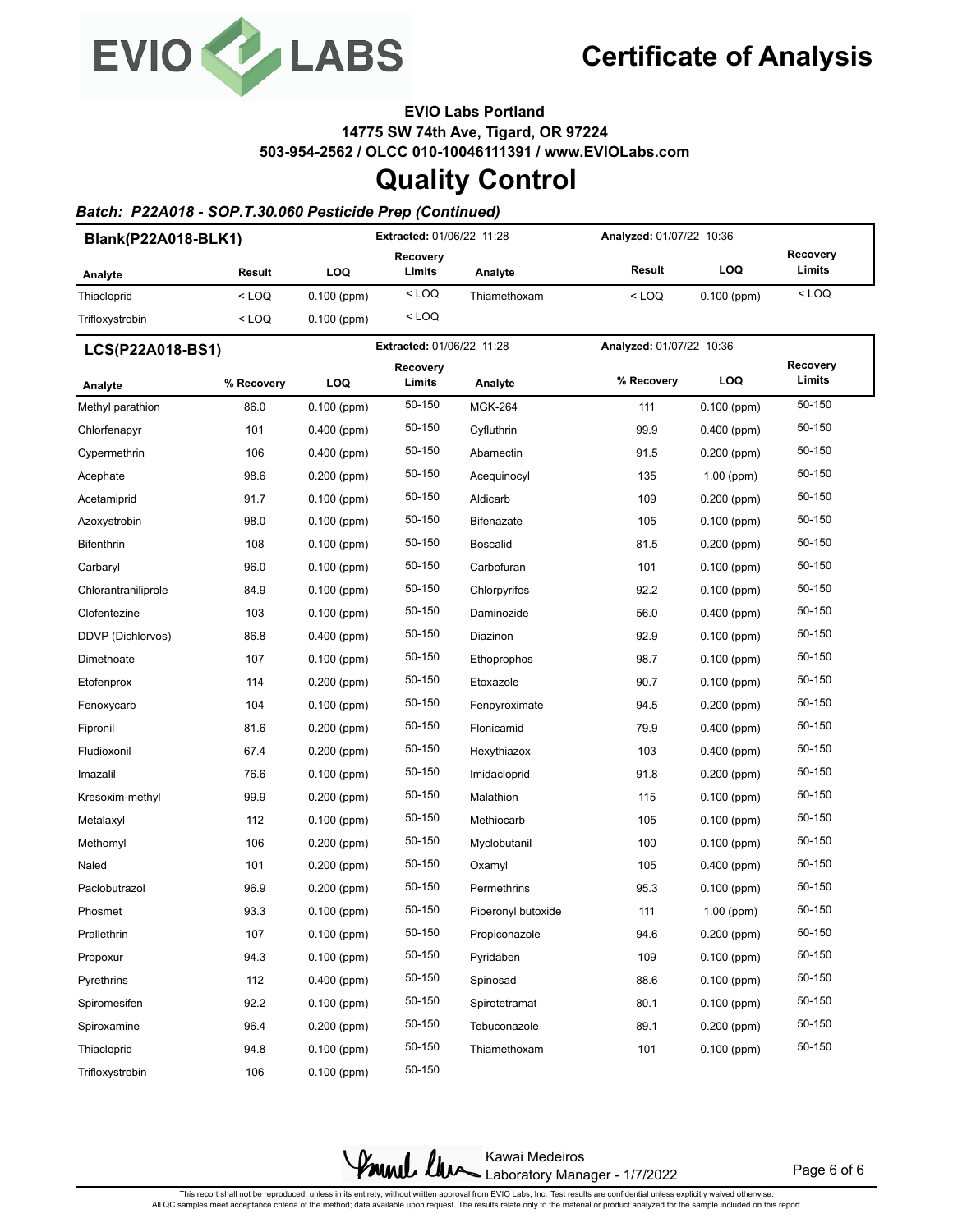

## **EVIO Labs Portland 14775 SW 74th Ave, Tigard, OR 97224 503-954-2562 / OLCC 010-10046111391 / www.EVIOLabs.com**

#### A5566-01 **Date Sampled: 01/04/22 09:00 Matrix: Extract/Concentrate Date Accepted: 01/04/22 Sample ID: P220007-01** *PREE Labs* **METRC Batch #: Batch ID: Batch Size:**  *010-10087092BDA* **Sampling Method/SOP: SOP.T.20.010 Residual Solvents** *Date/Time Extracted: 01/05/22 09:34 Date/Time Analyzed: 01/06/22 10:21* **Analyte LOQ Action Level Result Units Butanes** 250 5000 **3** < LOQ ppm

| n-Butane            | 250  | 5000                        | $<$ LOQ | ppm |                                                  |  |  |  |  |
|---------------------|------|-----------------------------|---------|-----|--------------------------------------------------|--|--|--|--|
| iso-Butane          | 250  | 5000                        | $<$ LOQ | ppm | Analysis Method/SOP: SOP T.40.031                |  |  |  |  |
| <b>Hexanes</b>      | 174  | 4<br>290                    | $<$ LOQ | ppm | 3 - Total butanes are calculated as              |  |  |  |  |
| n-Hexane            | 174  | 290                         | $<$ LOQ | ppm | sum of n-butanes (CAS# 106-97-8)                 |  |  |  |  |
| 2-Methylpentane     | 174  | 290                         | $<$ LOQ | ppm | and iso-butane (CAS# 75-28-5)                    |  |  |  |  |
| 3-Methylpentane     | 174  | 290                         | $<$ LOQ | ppm |                                                  |  |  |  |  |
| 2,2-Dimethylbutane  | 174  | 290                         | $<$ LOQ | ppm | 4 - Total hexanes are calculated as              |  |  |  |  |
| 2,3-Dimethylbutane  | 174  | 290                         | $<$ LOQ | ppm | sum of n-hexane (CAS# 110-54-3),                 |  |  |  |  |
| <b>Pentanes</b>     | 1400 | 5000<br>5                   | $<$ LOQ | ppm | 2-methylpentane (CAS# 107-83-5),                 |  |  |  |  |
| n-Pentane           | 1400 | 5000                        | $<$ LOQ | ppm | 3-methylpentane (CAS# 96-14-0),                  |  |  |  |  |
| iso-Pentane         | 1400 | 5000                        | $<$ LOQ | ppm |                                                  |  |  |  |  |
| Neopentane          | 250  | 5000                        | $<$ LOQ | ppm | 2,2-dimethylbutane (CAS# 75-83-2),               |  |  |  |  |
| <b>Xylenes</b>      | 1302 | 2170                        | $<$ LOQ | ppm | 2,3-dimethylbutane (CAS# 79-29-8)                |  |  |  |  |
| 1,2-Dimethylbenzene | 1302 | 2170                        | $<$ LOQ | ppm |                                                  |  |  |  |  |
| 1,3-Dimethylbenzene | 1302 | 2170                        | $<$ LOQ | ppm | 5 - Total pentanes are calculated as             |  |  |  |  |
| 1,4-Dimethylbenzene | 1302 | 2170                        | $<$ LOQ | ppm | sum of n-pentane (CAS# 109-66-0),                |  |  |  |  |
| Ethyl benzene       | 1302 | <b>NA</b>                   | $<$ LOQ | ppm | iso-pentane (CAS# 78-78-4),                      |  |  |  |  |
| 2-Propanol (IPA)    | 1400 | 5000                        | $<$ LOQ | ppm | and neo-pentane (CAS# 463-82-1)                  |  |  |  |  |
| Acetone             | 1400 | 5000                        | $<$ LOQ | ppm |                                                  |  |  |  |  |
| Acetonitrile        | 246  | 410                         | $<$ LOQ | ppm | 6 - Total xylenes are calculated as              |  |  |  |  |
| Benzene             | 1.2  | $\overline{2}$              | $<$ LOQ | ppm | 1,2-dimethylbenzene (CAS# 95-47-6),              |  |  |  |  |
| Methanol            | 1000 | 3000                        | $<$ LOQ | ppm | 1,3-dimethylbenzene (CAS# 106-42-3),             |  |  |  |  |
| Propane             | 250  | 5000                        | $<$ LOQ | ppm | and 1-4-dimethylbenzene (CAS# 106-42-3)          |  |  |  |  |
| Toluene             | 534  | 890                         | $<$ LOQ | ppm |                                                  |  |  |  |  |
| Dichloromethane     | 360  | 600                         | $<$ LOQ | ppm | 7 - Ethanol is not regulated under               |  |  |  |  |
| 1,4-Dioxane         | 228  | 380                         | $<$ LOQ | ppm | OAR-333-007-0410.                                |  |  |  |  |
| 2-Butanol           | 1400 | 5000                        | $<$ LOQ | ppm |                                                  |  |  |  |  |
| 2-Ethoxyethanol     | 96   | 160                         | $<$ LOQ | ppm | <b>TIC</b> - Tentatively Identified Compound not |  |  |  |  |
| Cumene              | 42   | 70                          | $<$ LOQ | ppm | regulated under OAR-333-007-0410                 |  |  |  |  |
| Cyclohexane         | 2278 | 3880                        | $<$ LOQ | ppm |                                                  |  |  |  |  |
| Ethyl acetate       | 1400 | 5000                        | $<$ LOQ | ppm |                                                  |  |  |  |  |
| Ethyl ether         | 1400 | 5000                        | $<$ LOQ | ppm |                                                  |  |  |  |  |
| Ethylene glycol     | 558  | 620                         | $<$ LOQ | ppm |                                                  |  |  |  |  |
| Ethylene oxide      | 30   | 50                          | $<$ LOQ | ppm |                                                  |  |  |  |  |
| Heptane             | 1400 | 5000                        | $<$ LOQ | ppm |                                                  |  |  |  |  |
| Isopropyl acetate   | 1400 | 5000                        | $<$ LOQ | ppm |                                                  |  |  |  |  |
| Tetrahydrofuran     | 432  | 720                         | $<$ LOQ | ppm |                                                  |  |  |  |  |
| Ethanol             | 1400 | <b>NA</b><br>$\overline{7}$ | $<$ LOQ | ppm |                                                  |  |  |  |  |

**Results above the action level fail Oregon state testing requirements and will be highlighted RED.** LOQ=Limit of Quantitation; PPM=Parts per million; ND=Not detected; NT=Not tested; AC=Above calibration range. PASS/FAIL status based on OAR 333-007.

> Found law Kawai Medeiros Laboratory Manager - 1/6/2022

Page 1 of 3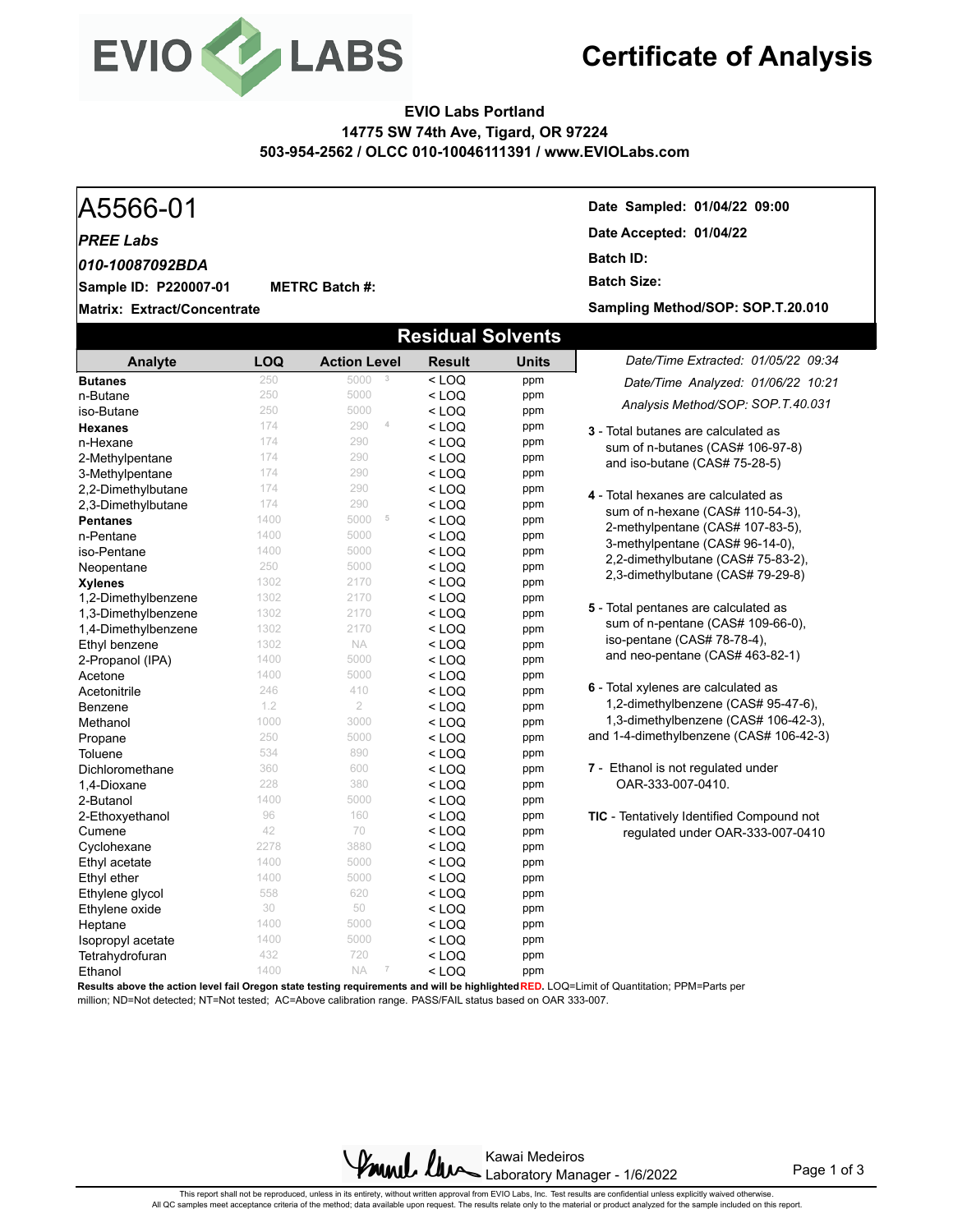

**EVIO Labs Portland 14775 SW 74th Ave, Tigard, OR 97224 503-954-2562 / OLCC 010-10046111391 / www.EVIOLabs.com**

## **Quality Control**

### *Batch: P22A009 - SOP.T.40.031 Solvents*

| Blank(P22A009-BLK1) |          | <b>Extracted: 01/05/22 09:34</b> |                           |                     | Analyzed: 01/06/22 10:21 |             |                           |
|---------------------|----------|----------------------------------|---------------------------|---------------------|--------------------------|-------------|---------------------------|
| Analyte             | Result   | LOQ                              | <b>Recovery</b><br>Limits | Analyte             | Result                   | LOQ         | <b>Recoverv</b><br>Limits |
| <b>Butanes</b>      | $<$ LOQ  | 250 (ppm)                        | $<$ LOQ                   | n-Butane            | $<$ LOQ                  | 250 (ppm)   | $<$ LOQ                   |
| iso-Butane          | $<$ LOQ  | 250 (ppm)                        | $<$ LOQ                   | Hexanes             | $<$ LOQ                  | 174 (ppm)   | $<$ LOQ                   |
| n-Hexane            | $<$ LOQ  | 174 (ppm)                        | $<$ LOQ                   | 2-Methylpentane     | $<$ LOQ                  | 174 (ppm)   | $<$ LOQ                   |
| 3-Methylpentane     | $<$ LOQ  | 174 (ppm)                        | $<$ LOQ                   | 2,2-Dimethylbutane  | $<$ LOQ                  | 174 (ppm)   | $<$ LOQ                   |
| 2,3-Dimethylbutane  | $<$ LOQ  | 174 (ppm)                        | $<$ LOQ                   | Pentanes            | $<$ LOQ                  | 1400 (ppm)  | $<$ LOQ                   |
| n-Pentane           | $<$ LOQ  | 1400 (ppm)                       | $<$ LOQ                   | iso-Pentane         | $<$ LOQ                  | 1400 (ppm)  | $<$ LOQ                   |
| Neopentane          | $<$ LOQ  | 250 (ppm)                        | < LOQ                     | Xylenes             | $<$ LOQ                  | 1302 (ppm)  | $<$ LOQ                   |
| 1,2-Dimethylbenzene | $<$ LOQ  | 1302 (ppm)                       | $<$ LOQ                   | 1,3-Dimethylbenzene | $<$ LOQ                  | 1302 (ppm)  | $<$ LOQ                   |
| 1,4-Dimethylbenzene | $<$ LOQ  | 1302 (ppm)                       | $<$ LOQ                   | Ethyl benzene       | $<$ LOQ                  | 1302 (ppm)  | $<$ LOQ                   |
| 2-Propanol (IPA)    | $<$ LOQ  | 1400 (ppm)                       | < LOQ                     | Acetone             | $<$ LOQ                  | 1400 (ppm)  | $<$ LOQ                   |
| Acetonitrile        | $<$ LOQ  | 246 (ppm)                        | $<$ LOQ                   | Benzene             | $<$ LOQ                  | $1.2$ (ppm) | $<$ LOQ                   |
| Methanol            | $<$ LOQ  | 1000 (ppm)                       | $<$ LOQ                   | Propane             | $<$ LOQ                  | 250 (ppm)   | $<$ LOQ                   |
| Toluene             | $<$ LOQ  | 534 (ppm)                        | $<$ LOQ                   | Dichloromethane     | $<$ LOQ                  | 360 (ppm)   | $<$ LOQ                   |
| 1,4-Dioxane         | $<$ LOQ  | 228 (ppm)                        | $<$ LOQ                   | 2-Butanol           | $<$ LOQ                  | 1400 (ppm)  | $<$ LOQ                   |
| 2-Ethoxyethanol     | $<$ LOQ  | 96 (ppm)                         | $<$ LOQ                   | Cumene              | $<$ LOQ                  | 42 (ppm)    | $<$ LOQ                   |
| Cyclohexane         | $<$ LOQ  | 2278 (ppm)                       | $<$ LOQ                   | Ethyl acetate       | $<$ LOQ                  | 1400 (ppm)  | $<$ LOQ                   |
| Ethyl ether         | $<$ LOQ  | 1400 (ppm)                       | $<$ LOQ                   | Ethylene glycol     | $<$ LOQ                  | 558 (ppm)   | $<$ LOQ                   |
| Ethylene oxide      | 30.08783 | 30 (ppm)                         | $<$ LOQ                   | Heptane             | $<$ LOQ                  | 1400 (ppm)  | $<$ LOQ                   |
| Isopropyl acetate   | $<$ LOQ  | 1400 (ppm)                       | $<$ LOQ                   | Tetrahydrofuran     | $<$ LOQ                  | 432 (ppm)   | $<$ LOQ                   |
| Ethanol             | $<$ LOQ  | 1400 (ppm)                       | $<$ LOQ                   |                     |                          |             |                           |

| LCS(P22A009-BS1)    |            |       | Extracted: 01/05/22 09:34 |                     | Analyzed: 01/06/22 10:21 |            |                    |
|---------------------|------------|-------|---------------------------|---------------------|--------------------------|------------|--------------------|
| Analyte             | % Recovery | LOQ   | <b>Recovery</b><br>Limits | Analyte             | % Recovery               | <b>LOQ</b> | Recovery<br>Limits |
| <b>Butanes</b>      | 47.6       | (ppm) | $0 - 200$                 | n-Butane            | 54.3                     | (ppm)      | 50-150             |
| iso-Butane          | 41.0       | (ppm) | 50-150                    | Hexanes             | 106                      | (ppm)      | $0 - 200$          |
| n-Hexane            | 111        | (ppm) | 70-130                    | 2-Methylpentane     | 107                      | (ppm)      | 70-130             |
| 3-Methylpentane     | 108        | (ppm) | 70-130                    | 2,2-Dimethylbutane  | 106                      | (ppm)      | 70-130             |
| 2,3-Dimethylbutane  | 102        | (ppm) | 70-130                    | Pentanes            | 114                      | (ppm)      | $0 - 200$          |
| n-Pentane           | 101        | (ppm) | 70-130                    | iso-Pentane         | 86.6                     | (ppm)      | 70-130             |
| Neopentane          | 87.1       | (ppm) | 50-150                    | Xylenes             | 110                      | (ppm)      | $0 - 200$          |
| 1,2-Dimethylbenzene | 110        | (ppm) | 70-130                    | 1,3-Dimethylbenzene | 111                      | (ppm)      | 70-130             |
| 1,4-Dimethylbenzene | 111        | (ppm) | 70-130                    | Ethyl benzene       | 112                      | (ppm)      | 70-130             |
| 2-Propanol (IPA)    | 107        | (ppm) | 70-130                    | Acetone             | 99.3                     | (ppm)      | 70-130             |
| Acetonitrile        | 122        | (ppm) | 70-130                    | Benzene             | 123                      | (ppm)      | 70-130             |
| Methanol            | 112        | (ppm) | 70-130                    | Propane             | 57.9                     | (ppm)      | 50-150             |
| Toluene             | 119        | (ppm) | 70-130                    | Dichloromethane     | 116                      | (ppm)      | 70-130             |
| 1.4-Dioxane         | 125        | (ppm) | 70-130                    | 2-Butanol           | 107                      | (ppm)      | 70-130             |



Page 2 of 3